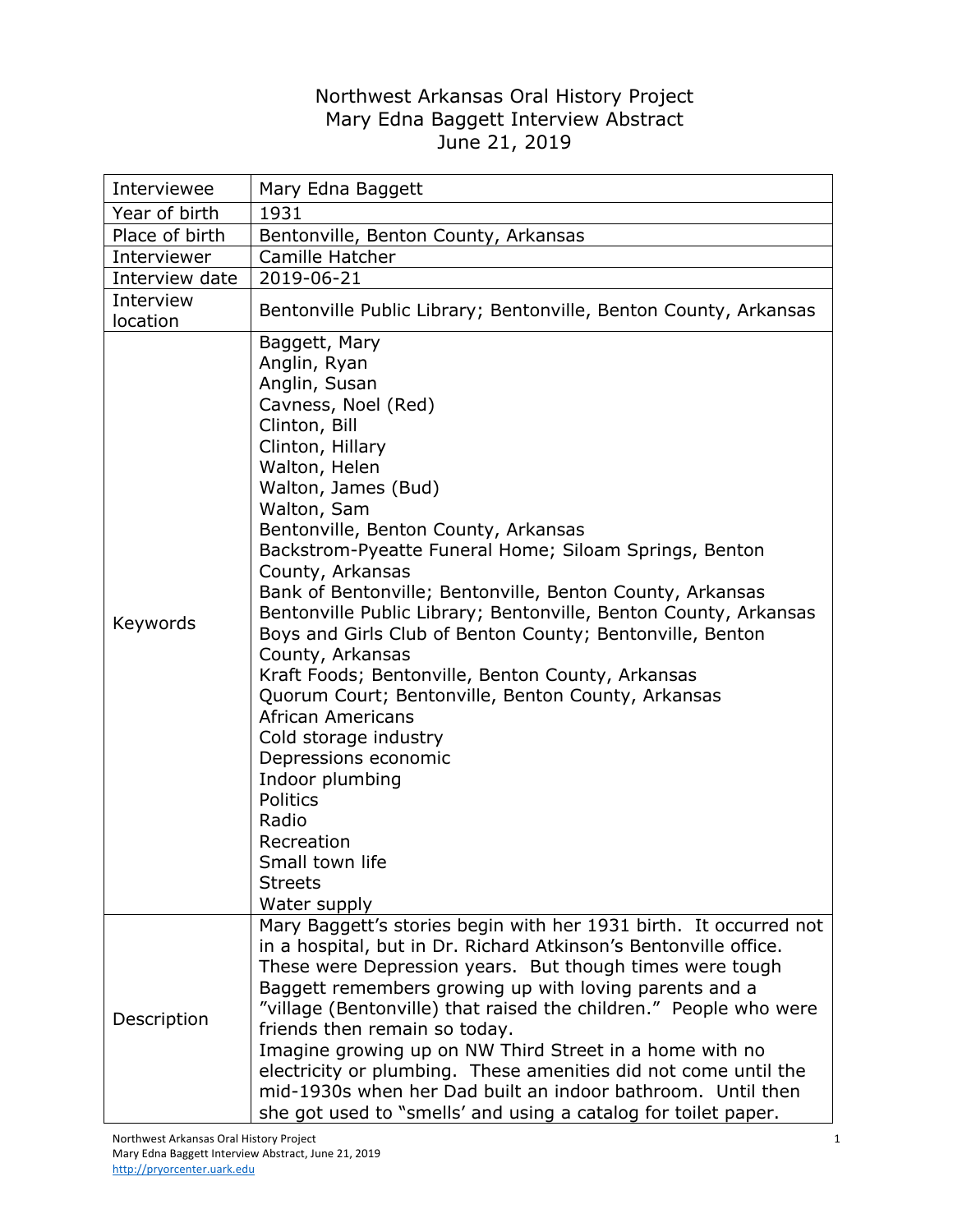|                             | Many streets were dirt roads that got blocked off during the hot<br>summers to keep the dust down. Baggett's street did have a<br>sidewalk; not many did. That meant Baggett, her brother, two                                                                                                                                                                                                                                                                                                                                                                                                                                                                                                                                                              |
|-----------------------------|-------------------------------------------------------------------------------------------------------------------------------------------------------------------------------------------------------------------------------------------------------------------------------------------------------------------------------------------------------------------------------------------------------------------------------------------------------------------------------------------------------------------------------------------------------------------------------------------------------------------------------------------------------------------------------------------------------------------------------------------------------------|
|                             | sisters and their friends had a place to skate and play hopscotch.<br>Favorite radio stations were KUOA (she and her mother listened<br>to music) and KWTO (she and her dad enjoyed Cardinals'                                                                                                                                                                                                                                                                                                                                                                                                                                                                                                                                                              |
|                             | games).<br>Baggett's dad was involved with the ice business in a time before<br>refrigeration was common. Her dad worked long hours at the<br>ice plant and later managed the frozen food locker plant.<br>Baggett's mom showed her how to garden, an activity she<br>continues today.                                                                                                                                                                                                                                                                                                                                                                                                                                                                      |
|                             | Baggett enjoyed going downtown to shop. She worked at the<br>Horseshoe Café where, after closing, she danced to the jukebox.<br>In a favorite story, Baggett recalls how she and her friends loved<br>the warm nuts and sundaes available at the local drugstore. In<br>another story, Baggett recalls friendships with some of<br>Bentonville's African American residents; Rabbit Dickerson, who<br>shined shoes and Elizabeth, who took care of Sam and Helen<br>Walton's children.                                                                                                                                                                                                                                                                      |
|                             | Baggett calls herself progressive, holding positions in both the<br>private and civic centers. As administrative assistant to mayors,<br>attorneys, and hospital directors, she participated in the<br>development of Bentonville. When Sam Walton and his brother<br>James (Bud) bought the Bank of Bentonville, she became Sam's<br>secretary. In this position she traveled with Walton to new<br>stores, working long hours but being well compensated. More<br>than once she bought him a hamburger. Baggett is also a                                                                                                                                                                                                                                 |
|                             | certified funeral director.<br>Baggett's civic positions include serving on the Bentonville City<br>Council and Benton County Quorum Court. These activities got<br>her involved in issues that ranged from the Thistle Law to Beaver<br>water. She's been involved with the Library Foundation and<br>Boys and Girls Club of Benton County. Baggett says 'every [job]<br>gave insight into my community that I would never have had.'<br>As a result of her activism, Baggett spent time with several<br>politicians and elected officials. In the interview, she shares<br>riding 'shot gun' with the Sheriff, lunch with Hillary Clinton, and<br>attending Bill Clinton's inauguration.<br>Baggett retired when she turned 84. Long living near downtown |
|                             | Bentonville, Baggett now resides with her daughter and son-in-<br>law, Susan and Ryan Anglin, on a dairy farm between<br>Bentonville and Centerton.                                                                                                                                                                                                                                                                                                                                                                                                                                                                                                                                                                                                         |
| Duration                    | 100 minutes                                                                                                                                                                                                                                                                                                                                                                                                                                                                                                                                                                                                                                                                                                                                                 |
| <b>Audio File</b><br>Format | MP3                                                                                                                                                                                                                                                                                                                                                                                                                                                                                                                                                                                                                                                                                                                                                         |
| Images                      | Yes                                                                                                                                                                                                                                                                                                                                                                                                                                                                                                                                                                                                                                                                                                                                                         |
| Producer                    | Northwest Arkansas Oral History Project                                                                                                                                                                                                                                                                                                                                                                                                                                                                                                                                                                                                                                                                                                                     |
| Copyright                   | Pryor Center for Arkansas Oral and Visual History, University of<br>Arkansas                                                                                                                                                                                                                                                                                                                                                                                                                                                                                                                                                                                                                                                                                |
|                             |                                                                                                                                                                                                                                                                                                                                                                                                                                                                                                                                                                                                                                                                                                                                                             |